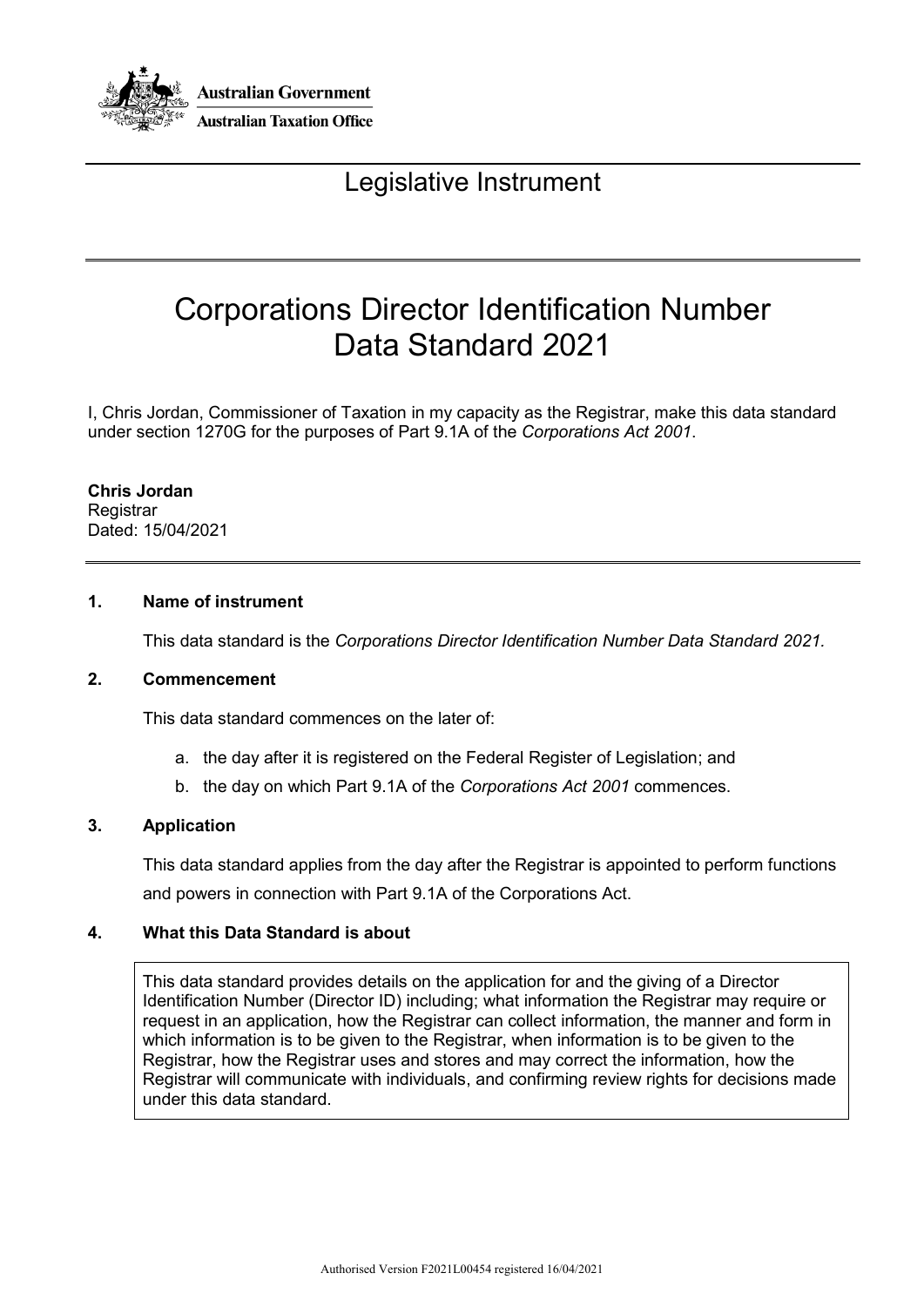

# **5. Definitions**

In this data standard all terms take their meanings from the *Corporations Act 2001* (Corporations Act) unless otherwise stated.

*director ID* means Director Identification Number.

*director ID information* means information associated with an individual's director ID including but not limited to, the director ID, information collected in an application for a director ID and updated or corrected information provided to the Registrar in respect of the individual.

*individual* has the same meaning as in the *Acts Interpretation Act 1901.*

# **6. What information may be requested and collected in an application for a director ID**

(1) For the purposes of giving an individual a director ID or to update that individual's director

ID information the Registrar may require and collect the following information:

- (a) the individual's names and former names;
- (b) the individual's addresses and former addresses;
- (c) contact details; and
- (d) the individual's date and place of birth.
- (2) For the purposes of giving an individual a director ID or to update that individual's director ID information the Registrar may request, but not compel, the individual's tax file number.
- (3) For the purpose of establishing a person's identity the Registrar may request and collect identity documents or information evidencing the individual's identity.
- (4) If the Registrar is not satisfied that the individual's identity has been established from the information provided under subsections (1), (2) and (3) of this instrument, the Registrar may request and collect other information necessary to establish the individual's identity.

# **7. How the Registrar may collect information**

The Registrar may collect information electronically. If an individual is unable to provide information electronically, the Registrar may collect information in another way, such as through a paper form.

# **8. How an individual is to apply for a director ID**

- (1) An individual must make an application for a director ID through the electronic platform provided by the Registrar or in the form approved by the Registrar.
- (2) An application for a director ID must be made by the individual to whom the application relates. An application must not be made by another person on behalf of the individual,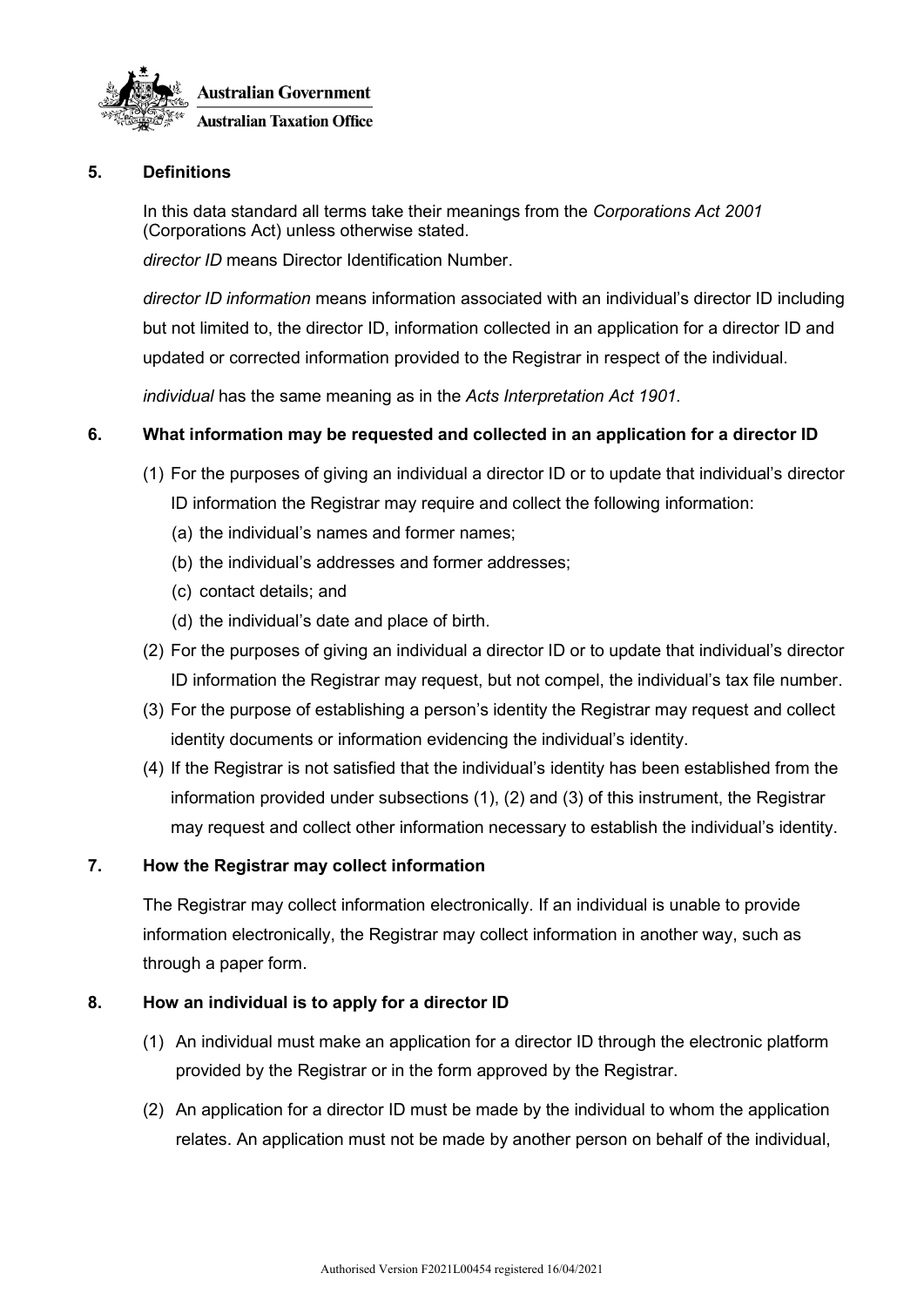

unless the Registrar is satisfied that the individual is unable to make the application on their own behalf.

**Note:** Subsection 14(4) of the *Legislation Act 2003* applies to any forms made under this subsection.

# **9. When information is to be given to the Registrar**

(1) An individual must provide to the Registrar the information required under section 6 of this instrument at the time of applying for a director ID.

**Note:** The time in which an individual is required to have a director ID is set out in section 1272C of the Corporations Act (subject to section 1653 of the Corporations Act) and may be extended under section 1272E of the Corporations Act.

- (2) An individual who has a director ID may request the Registrar to update the following:
	- a. the individual's name;
	- b. the individual's addresses; and
	- c. the contact details.
- (3) An individual who has a director ID must inform the Registrar of any errors or corrections to the information under subsection 6(1) of this instrument.

# **10. How the Registrar uses the information**

- (1) The Registrar may use director ID information collected under sections 6 and 9 of this instrument to establish the identity of the individual for the purposes of giving the individual a director ID and maintaining the accuracy of director ID information.
- (2) The Registrar may make a record of information collected or generated in the course of processing the individual's director ID application or subsuquent updates or corrections of the director ID information.

**Note**: Information collected under this data standard is "protected information" within the meaning of section 8 of the Corporations Act and is be subject to the secrecy and disclosure provisions in Part 9.1 of the Corporations Act.

- (3) The Registrar may confirm that the information provided by an individual in an application for a director ID or an update or correction is correct by validating, verifying and authenticating information collected and stored by the Registrar.
- (4) The Registrar may use the director ID information for the performance of the Registrar's functions and exercise of the Registrar's powers, which may include the Registrar facilitating the director or associated entities in meeting obligations under the Corporations Act.